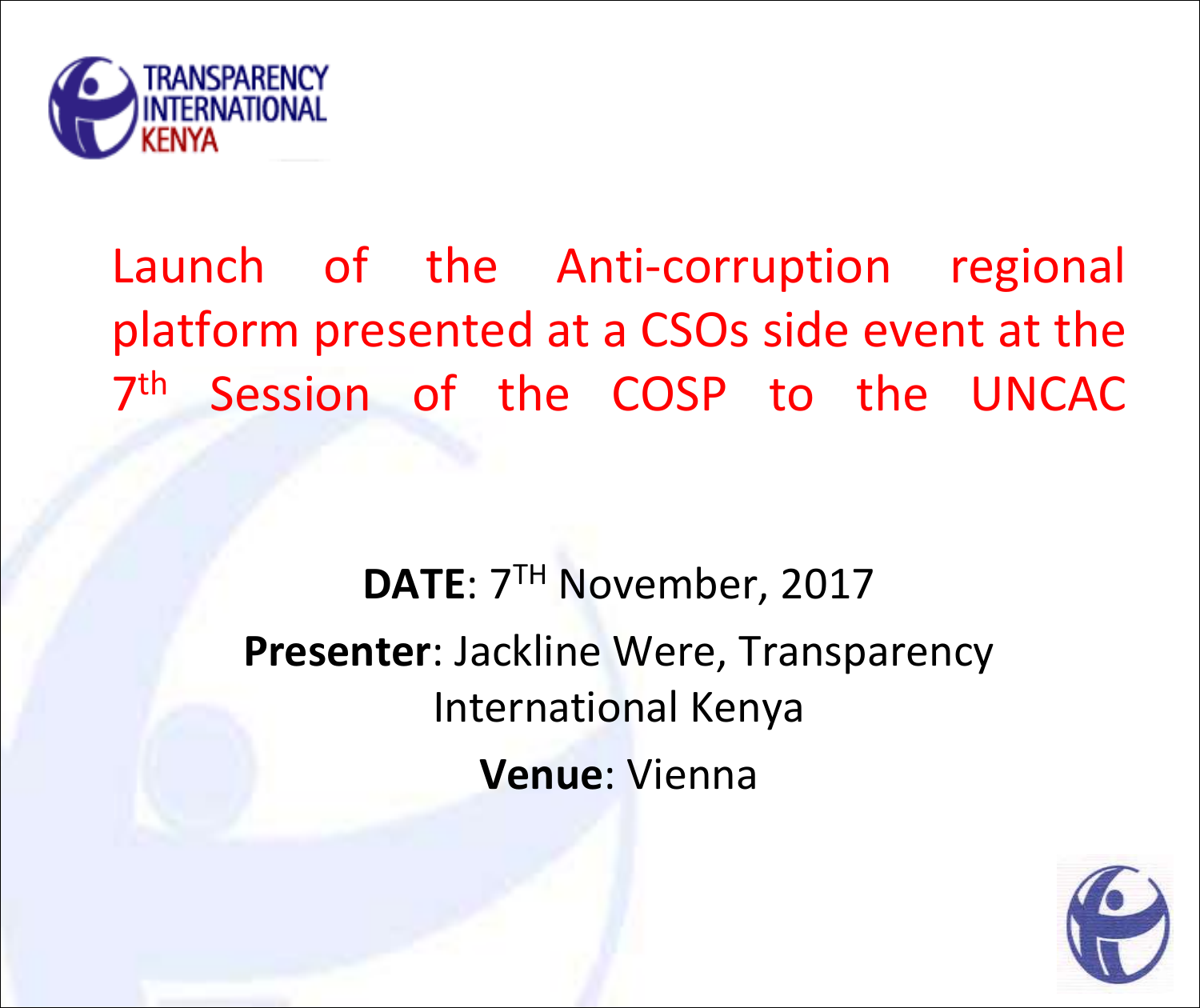

## Africa Anti-corruption Regional Platform

**The Africa Anti-corruption Regional platform** resulted from a proposal by UNODC to the UNCAC Coalition to establish two platforms: one in the African region and one in the Southeast European region

## Objectives of the ARP

To foster;

- Dissemination of information about UNCAC-related initiatives of African CSOs including other stakeholders working in the anti-corruption field; and
- **Exchange of information and collaboration among** the CSOs in the region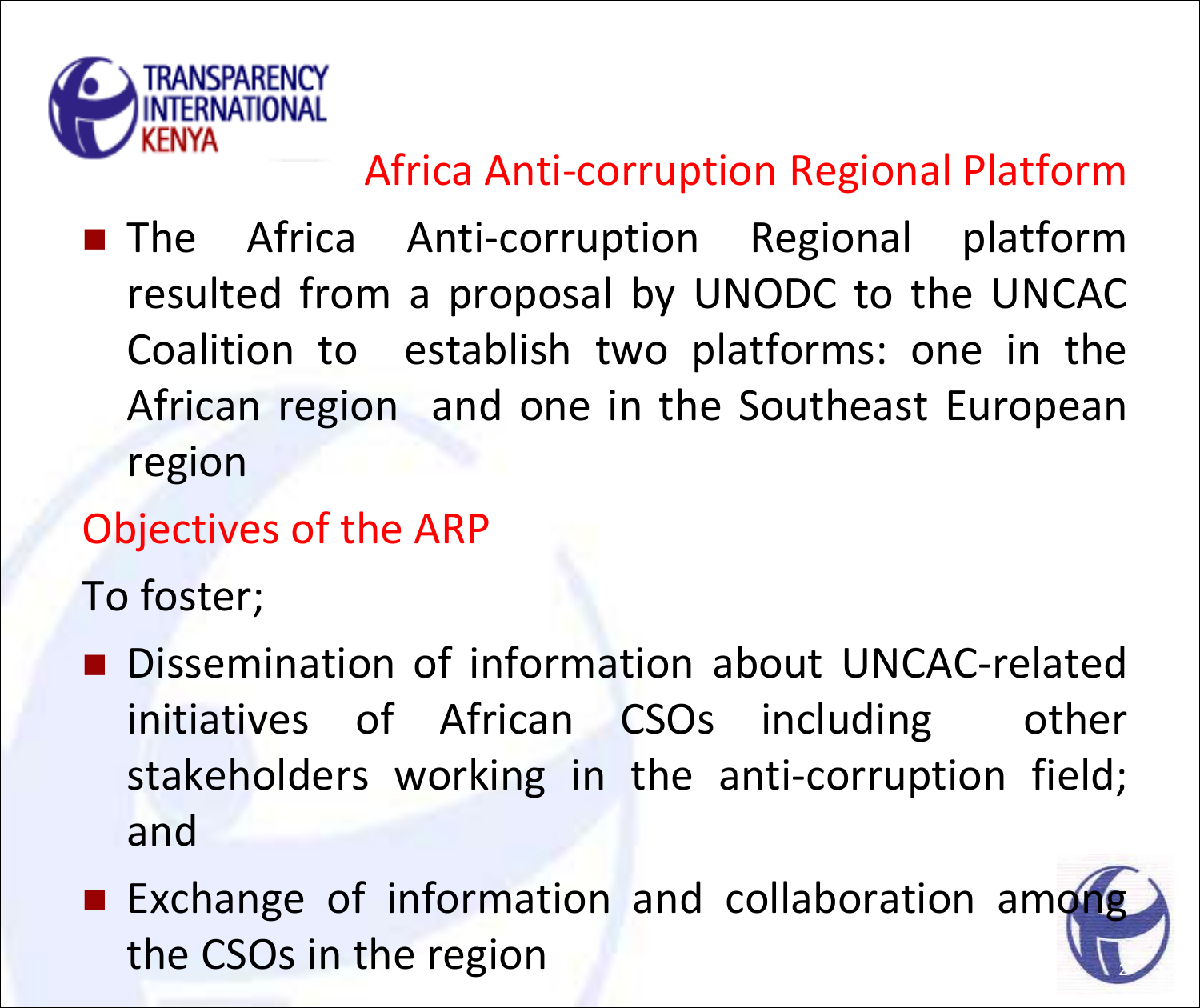

## The platform

<u>Europes as a virtual publi</u> Serves as a virtual publication and dissemination platform where the groups are able to;

- Explore the profiles and contact details of a large number of CSOs most of those that were trained by UNODC, the UNCAC Coalition and TI during trainings and multi-stakeholder workshops on UNCAC and its Review Mechanism
- **Learn from the experiences of other CSOs regarding** their involvement in the implementation of the UNCAC and its Review Mechanism by reading about their contribution, obstacles they encountered as well as lessons learned and best practices

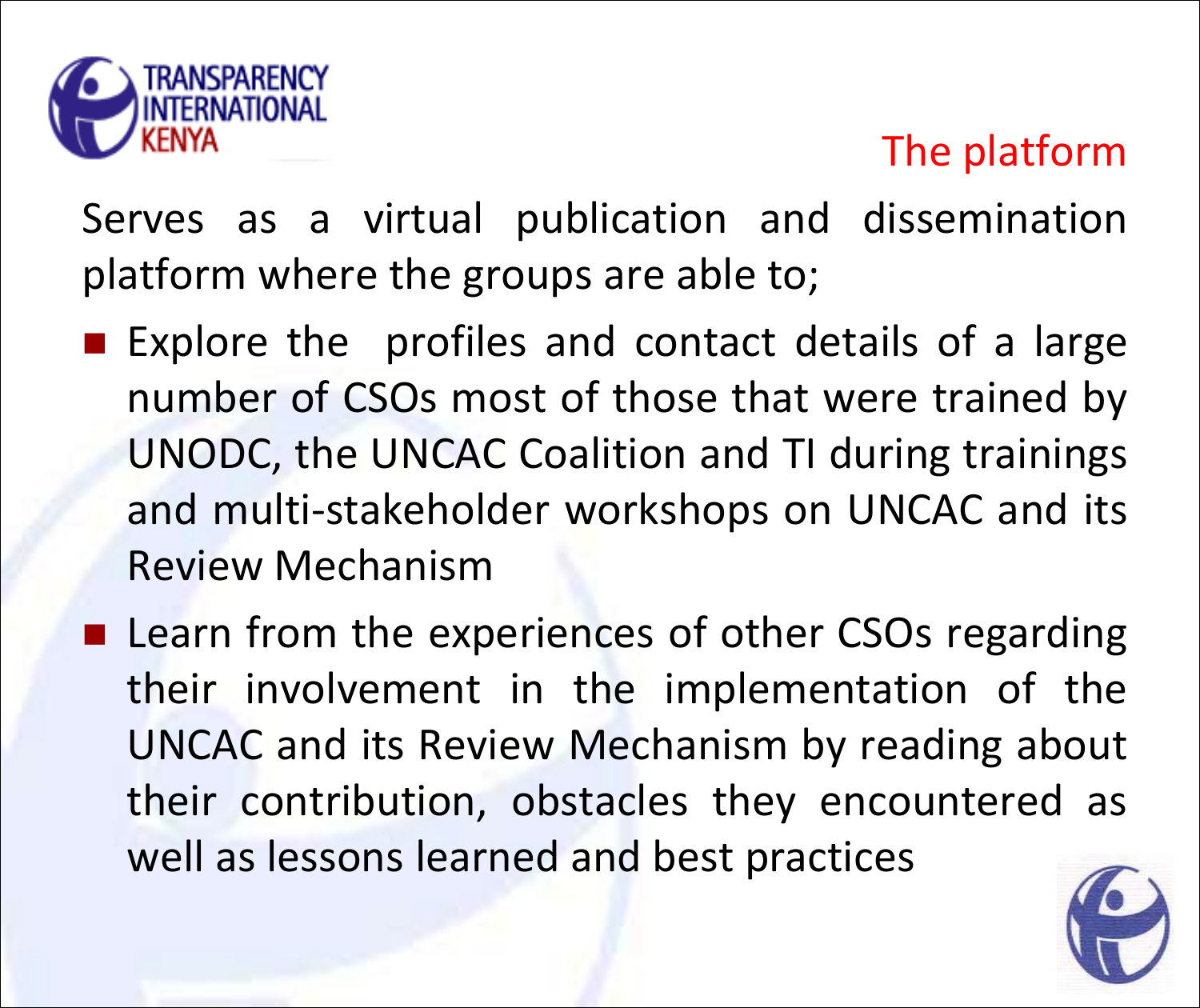

#### TI-Kenya's role

- **Liaised with NGOs within Africa and other** stakeholders to introduce the platforms and gathered data through a standard form
- Gathered information on the NGOs (planned) contribution to the UNCAC implementation and its review mechanism
- **Liaised with NGOs to validate information on** profiles

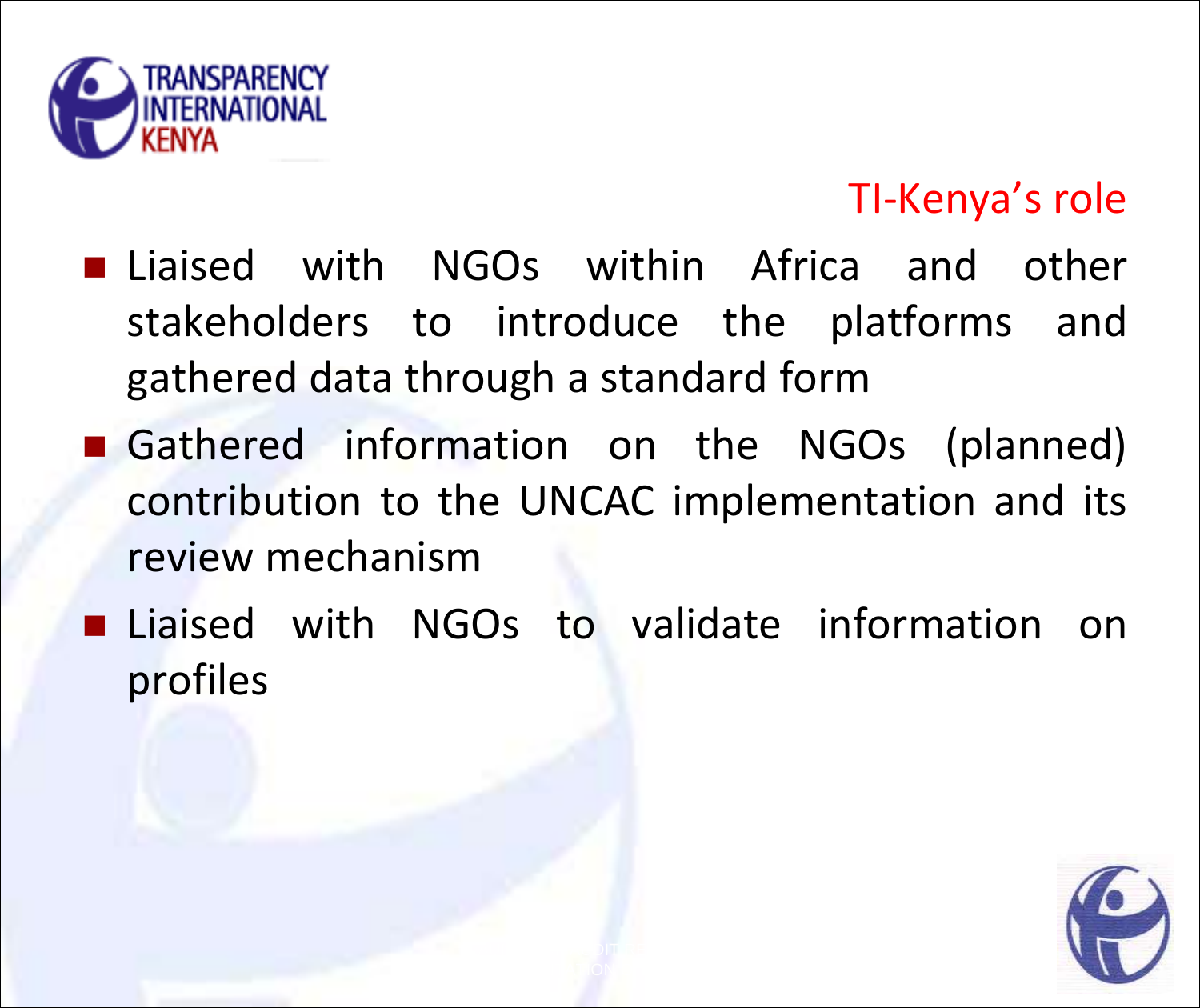



- Mapped out a total of 107 institutions
- Sent out a factsheet to gather information from the organizations -31 sent feedback
- Factsheet- gathered information on;
	- **Logo of the organization, Mission and vision**
	- General description of the CSO work in the anticorruption area
	- Specific description of the CSO work in link with the UNCAC
	- Specific description of the CSO work in link with the review mechanism of the UNCAC
	- Anti-Corruption Events in their region in 2017

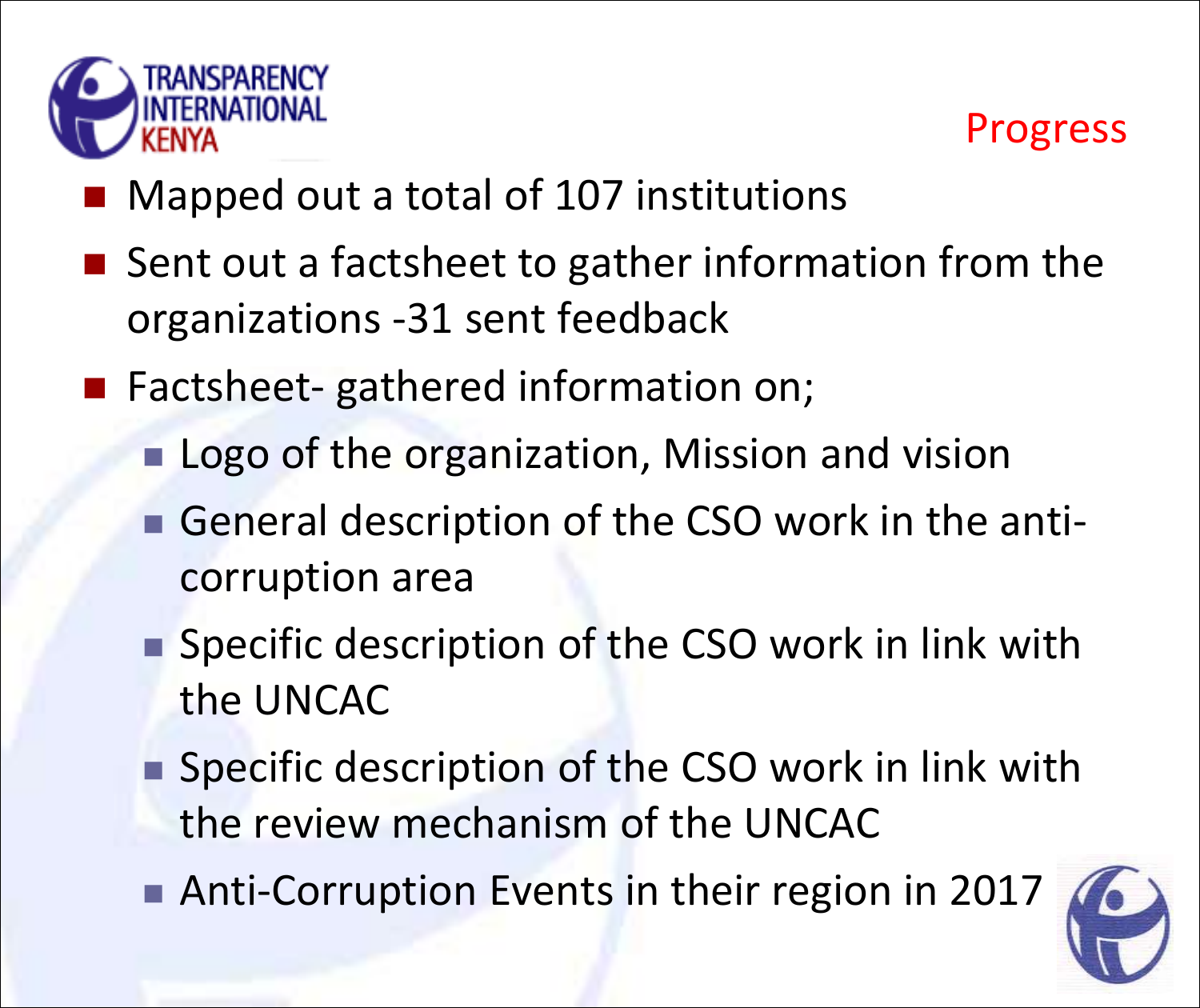

- Botswana-1
- **Burkina Faso-1**
- **Burundi-2**
- Cape Verde-1
- DRC-3
- Côte d'Ivoire -2
- **Dibouti-1**
- **Ethiopia-1**
- Ghana-1
- Kenya-5
- **Libya-1**
- **Madagascar-1**
- **Mauritius-1**
- **Nigeria -1**
- Senegal-1
- Sierra Leone-1
- South Africa-1
- Tanzania-2
- **Uganda-2**
- **Zimbabwe-1**

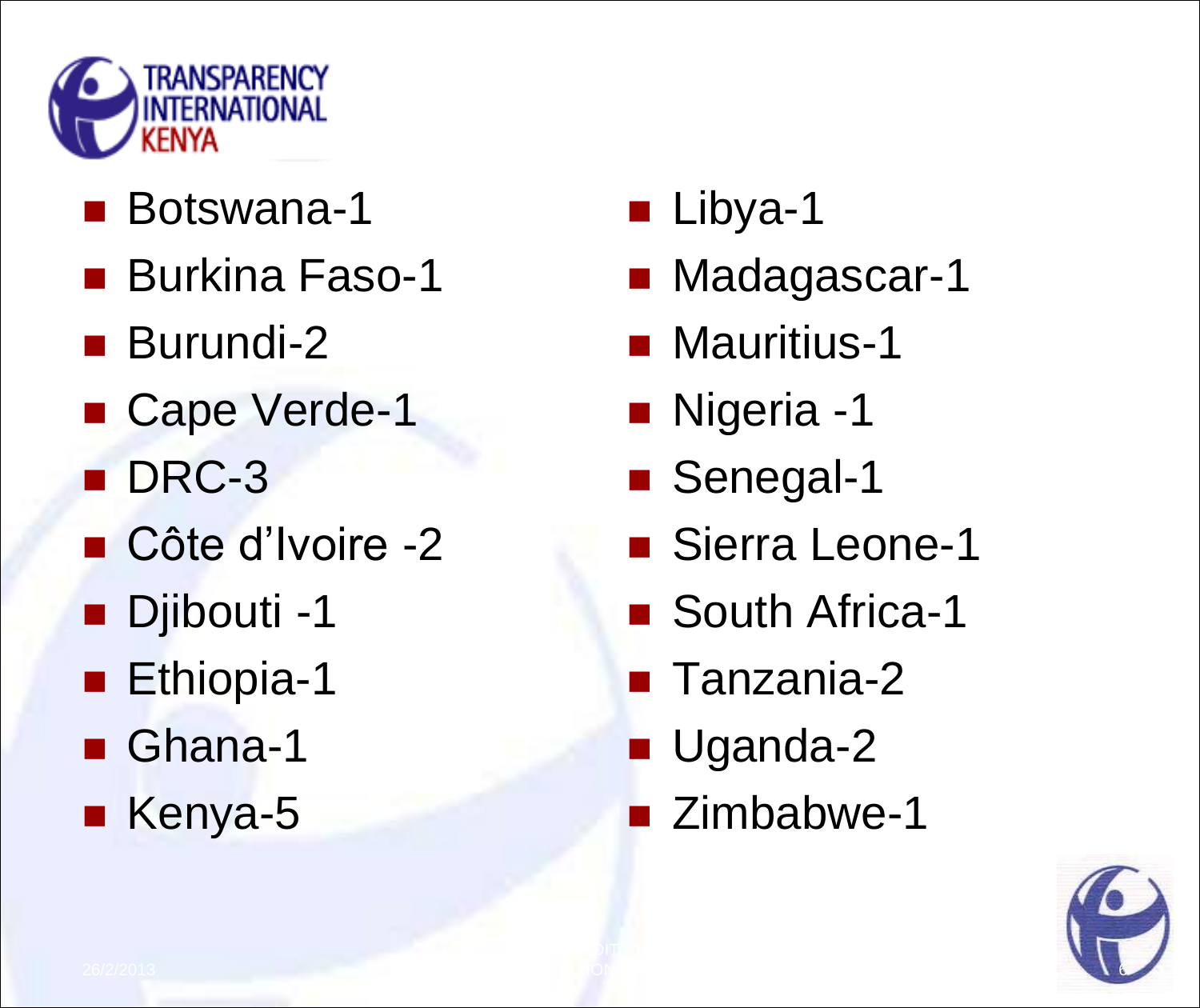

# The platform

http://uncaccoalition.org/en\_US/get[involved/africa-region-anti-corruption](http://uncaccoalition.org/en_US/get-involved/africa-region-anti-corruption-platform/)platform/